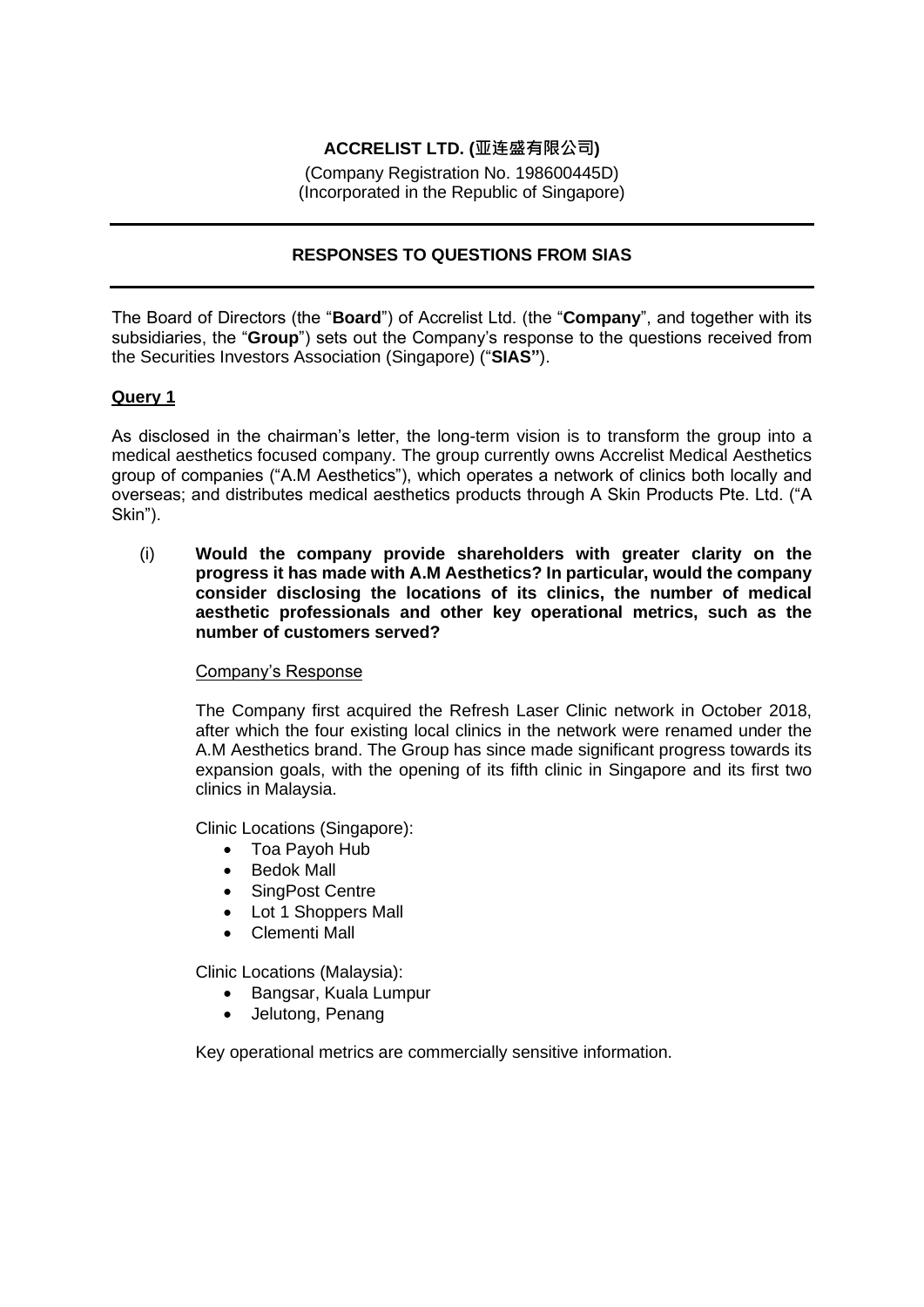On the corporate website of A.M Aesthetics (https://www.amaesthetics.com.sg/), it claims that it is the largest SGX-listed aesthetics player in Singapore with 12 clinics in Singapore, Malaysia and Penang.

### (ii) **Would the company help shareholders reconcile the number of clinics it has in its network?**

# Company's Response

To complement the seven clinics operated under the A.M Aesthetics brand as highlighted in the Company's response to Q1 (i), our customers have access to a wider network which includes five clinics operated by our strategic partner, Ozhean Skin and Plastic Surgery.

# (iii) **In addition, would the company provide shareholders with an updated holistic overview of its detailed growth plans for A.M Aesthetics, locally and overseas, given that that the COVID-19 pandemic has caused unprecedented disruption to the global economy?**

# Company's Response

Despite the near-term impact of Covid-19, we remain confident that the medical aesthetics segment holds significant long-term potential for the Group. We will take a measured approach to sustainably grow the Group's network of medical aesthetic clinics. Plans are underway to set up more clinics across Malaysia in 2021, including Kuala Lumpur, Johor Bahru and Ipoh, subject to the evolving Covid-19 situation in Malaysia.

# (iv) **Given the group's background in electronics and commodities, how would customers view the authenticity of A.M Aesthetics and of A Skin?**

#### Company's Response

In addition to the physical network of clinics, the Company's acquisition of the Refresh Laser Clinic network also added an existing customer base and a team of qualified doctors and experienced professionals.

Longstanding customers of A.M Aesthetics would be familiar with the strong reputation of the Group's medical aesthetics services which previously operated under the Refresh Laser Clinic brand.

We believe our customers view the newly established A.M Aesthetics brand as a reputable medical aesthetics services provider backed by a strong team of qualified doctors and experienced professionals.

#### (v) **How much more capital has been earmarked to support the growth of the aesthetics business? How will the group be funding the growth?**

#### Company's Response

The evolving Covid-19 situation has affected valuations across industries and the Company will take a measured approach to support sustainable growth of the aesthetics business. In due course, the Company will reassess the capital needed for expansion in a more stable post-Covid environment for greater clarity.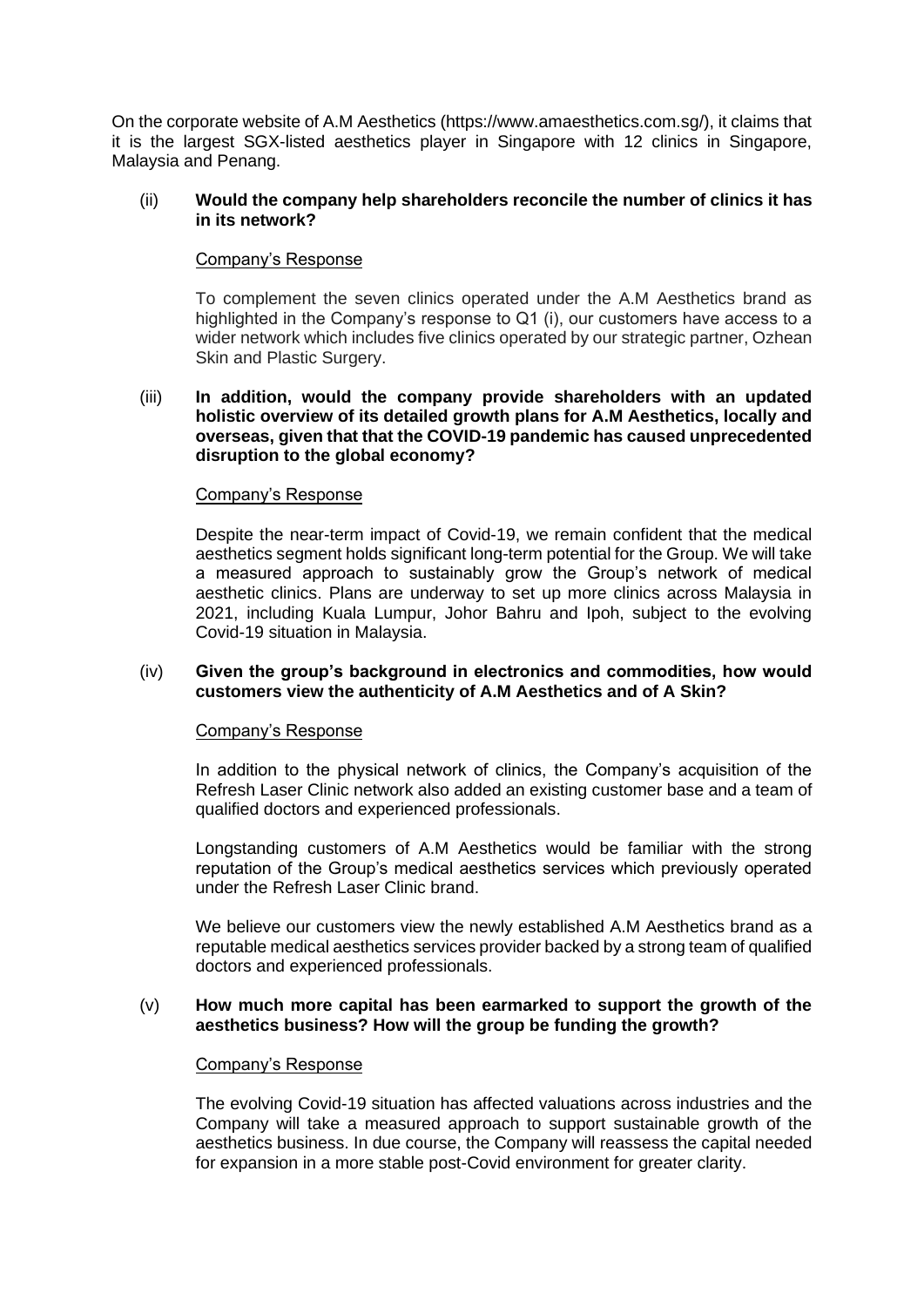The Group continues to explore options to unlock the value of its investments, secure strategic partnerships and investors to fund the growth of its aesthetics business.

(vi) In addition, the goodwill attributed to the acquisition of the Aesthetics Medical Group has been impaired from \$5.89 million to \$3.95 million (page 93). In particular, impairments were recognised for Accrelist Medical Aesthetics (TPY) Pte. Ltd. (\$1.2 million) and Accrelist Medical SPA Pte. Ltd. (\$0.8 million). **How does the board ensure that the group does not overpay for its acquisitions as it seeks to grow in this area?**

#### Company's Response

The Group conducts extensive due diligence for any acquisition. The impairments reflect the unprecedented impact of Covid-19 on the sector which has affected forecasts, targets and growth assumptions that were made under market and economic conditions prior to the outbreak of Covid-19.

The medical aesthetics business is largely asset-light and dependent on specialist professionals. The acquisition of the Refresh Laser Clinic network in October 2018 not only added four clinics to the Group, but also an existing customer base and a team of qualified doctors and experienced professionals.

(vii) **In addition, in what way has the COVID-19 pandemic affected the group's plans to "unlock the value of the group's investment in Jubilee Industries Holdings Ltd. ("Jubilee")? Would it be more optimal for the company to proceed with a capital reduction and proposed distribution of Jubilee shares to its shareholders (without the need to carry out a disposal of Jubilee shares to a related party)?**

#### Company's Response

The Board of Directors refer to the Company's announcement on 29 September 2020 regarding updates to the Proposed Disposal of 44,351,540 shares in Jubilee to EG Industries Berhad ("**EG Industries**") and the Proposed Capital Reduction and Proposed Distribution *in specie* of 122,467,391 shares in Jubilee.

The Proposed Disposal to EG Industries was intended to enhance and optimise the operations of Jubilee, given that EG Industries has the relevant expertise and experience in electronic manufacturing services and would therefore enable Jubilee to build on and enhance its existing operations at a faster pace.

In view of the current ongoing Covid-19 pandemic which has affected business and economic activities worldwide as well as the continued evolving uncertainty on the long-term impact of Covid-19 on general business sentiments and the outlook of the operations of companies in general, the parties involved in the proposed disposal of Jubilee shares have mutually agreed not to proceed with the proposed disposal. This would allow both the Company and Jubilee to concentrate on their respective existing operations amidst the pandemic.

As the proposed disposal will no longer be undertaken, the Company will consequently also no longer be undertaking the proposed capital reduction and proposed distribution.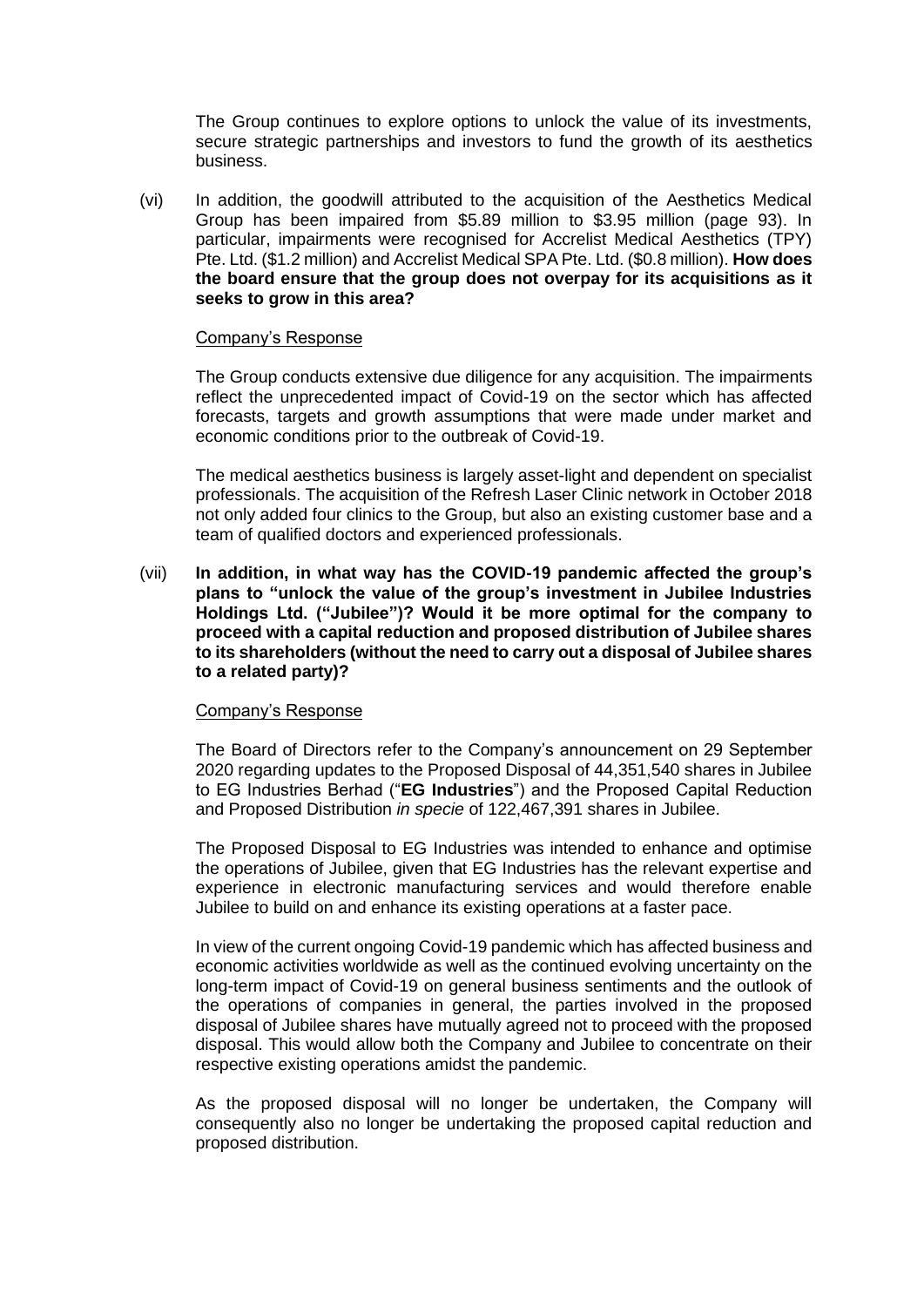The Company is currently evaluating various options to unlock the value of its investment in Jubilee.

### (viii) **Can the board clarify on the strategic value of A Tech Media Pte Ltd? Is the group looking to dispose A Tech Media to focus solely on medical aesthetics services?**

# Company's Response

The Group's subsidiary A Tech Media Pte. Ltd. ("**A Tech Media**") provides services and solutions powered by facial recognition and artificial intelligence as a systems integrator. This includes smart retail solutions which complement A.M Aesthetics' efforts to deliver an enhanced experience for customers. The Group is not looking to dispose A Tech Media at this time.

# **Query 2**

As disclosed in Note 27 (page 115 – Loan payable/convertible loan), the company decided not to exercise its conversion right to its convertible loan and agreed for an instalment repayment plan with Singapore Rixin Zhonghe Investment Pte Ltd ("SRZI") to settle the convertible loan amount, including accrued interest.

Back in November 2016, the company entered into a subscription agreement with SRZI to issue a 3 years convertible loan for S\$4 million.

The non-exercise of the conversion led to a remeasurement loss on financial liability of S\$2.8 million which the group recognised in FY2020. The \$2.8 million loss is the difference between carrying amount and the amount the company is contractually obligated to pay to holders of the debentures at maturity (page 115).

### (i) **Would the board help shareholders understand why it had not exercised its right to convert the loan and instead opted to repay the loan and recognised a loss of \$2.8 million as a result?**

#### Company's Response

The Board of Directors refer to the Company's announcement on 29 September 2020 in relation to the S\$4,000,000 convertible loan entered into between Singapore Rixin Zhonghe Investment Pte. Ltd. and the Company.

The Company decided not to proceed with the exercise of its Conversion Right under the Convertible Loan Agreement, taking into consideration the continued evolving uncertainty of the long-term impact of Covid-19 on general business sentiments and therefore the desire to minimise the introduction of any material changes affecting the Company as far as possible so as to provide stability to the Company in the midst of the pandemic.

The loss of S\$2.8 million recognised as a result is a one-off non-cash item.

The decision also ensures that the Company is able to maintain relationships with potential strategic partners, financers and investors.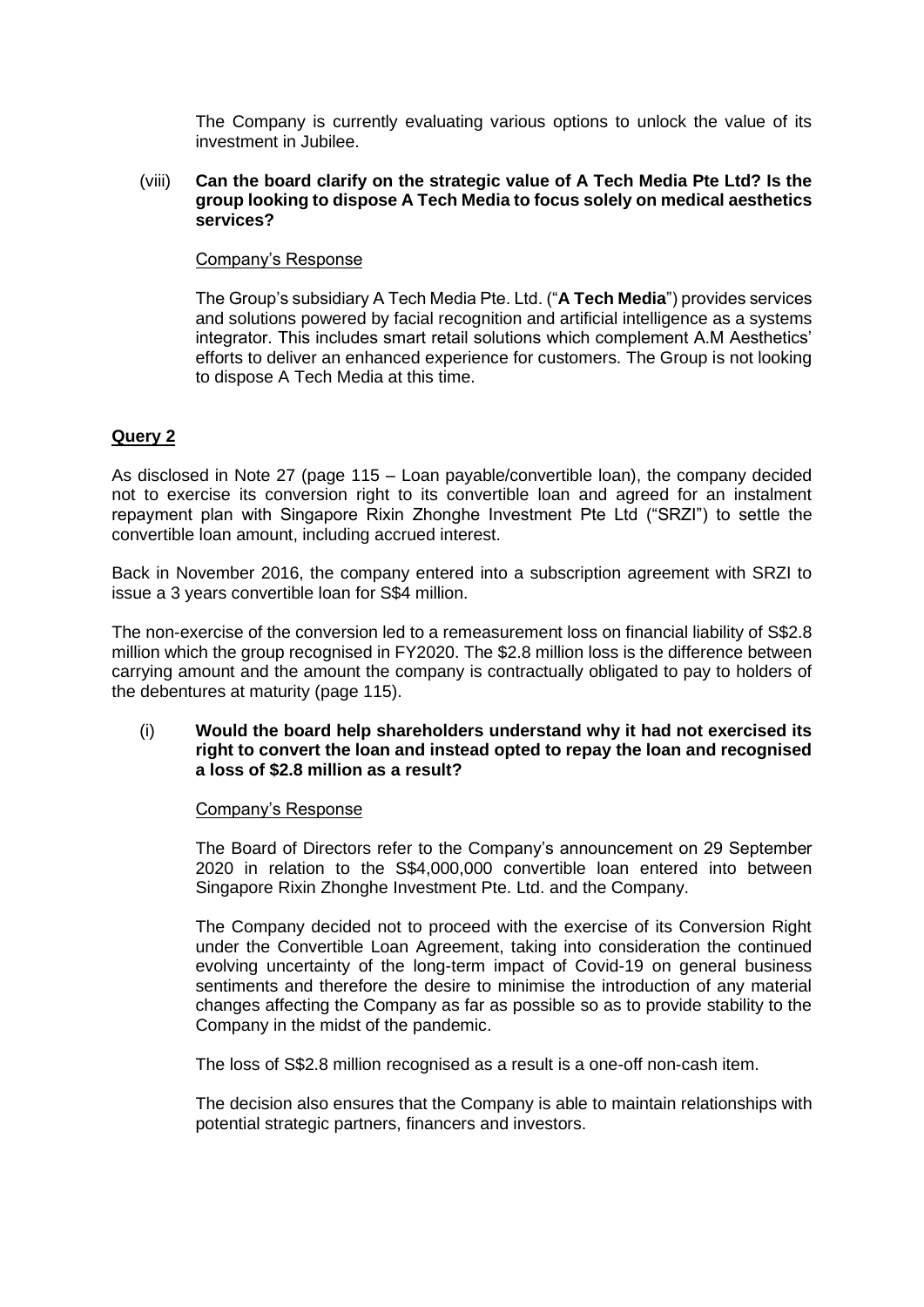# (ii) **Can the company confirm the conversion price (adjusted for share consolidation) if the company had exercised its right to convert the loan?**

# Company's Response

The Board of Directors refer to the Company's announcement on 24 December 2019 regarding the exercise of conversion right by the Company for the full conversion of S\$4,000,000 convertible loan entered into between Singapore Rixin Zhonghe Investment Pte. Ltd. and the Company ("**Convertible Loan Agreement**").

Pursuant to clauses 6.3 and 7.1 of the Convertible Loan Agreement, the Company has the absolute right to determine the mode of repayment of the convertible loan including to convert the convertible loan or any part thereof including all accrued interest thereon, any time before or upon the expiry of the term of the convertible loan into cash, conversion shares or both cash and conversion shares ("**Conversion Right**"). In connection with the foregoing, the Company chose to exercise its rights to convert the convertible loan into conversion shares. According to the terms of the Convertible Loan Agreement, the conversion price of the conversion shares ("**Conversion Price**") was based on either:

- (i) 90% of the VWAP of the Company's ordinary shares ("**Shares**") quoted by the SGX-ST for five consecutive trading days ending on the trading day immediately preceding the date of the Convertible Loan Agreement, which for illustrative purposes would be equivalent to 38,518,516 new Shares at a Conversion Price of S\$0.1080 per share in the issued and paid-up share capital of the Company; or
- (ii) 100% of the net asset value per share as at 30 September 2019, which for illustrative purposes would be equivalent to 21,541,394 new Shares, at a Conversion Price of S\$0.1931 per share in the issued and paid-up share capital of the Company, at the discretion of the Company.

The \$4 million loan would have been converted into 38,518,516 shares at a conversion price of 10.8 cents (adjusted for share consolidation).

(iii) **Would the board, especially the independent directors, help shareholders understand the rationale of paying back the convertible loan instead of exercising its rights to convert the loan into shares?** By converting the loan into shares at 10.8 cents (vs a 6-month volume weighted average price of 3.53 cents per share), the company would be able to secure funds cheaply and conserve cash to fund its growth.

#### Company's Response

Please refer to the Company's response to Q2(i) above for the rationale of paying back the convertible loan instead of exercising its rights to convert the loan into shares.

To clarify, the conversion price is fixed at S\$0.1080 per share or S\$0.1931 per share as explained in the Company's response to Q2(ii) above.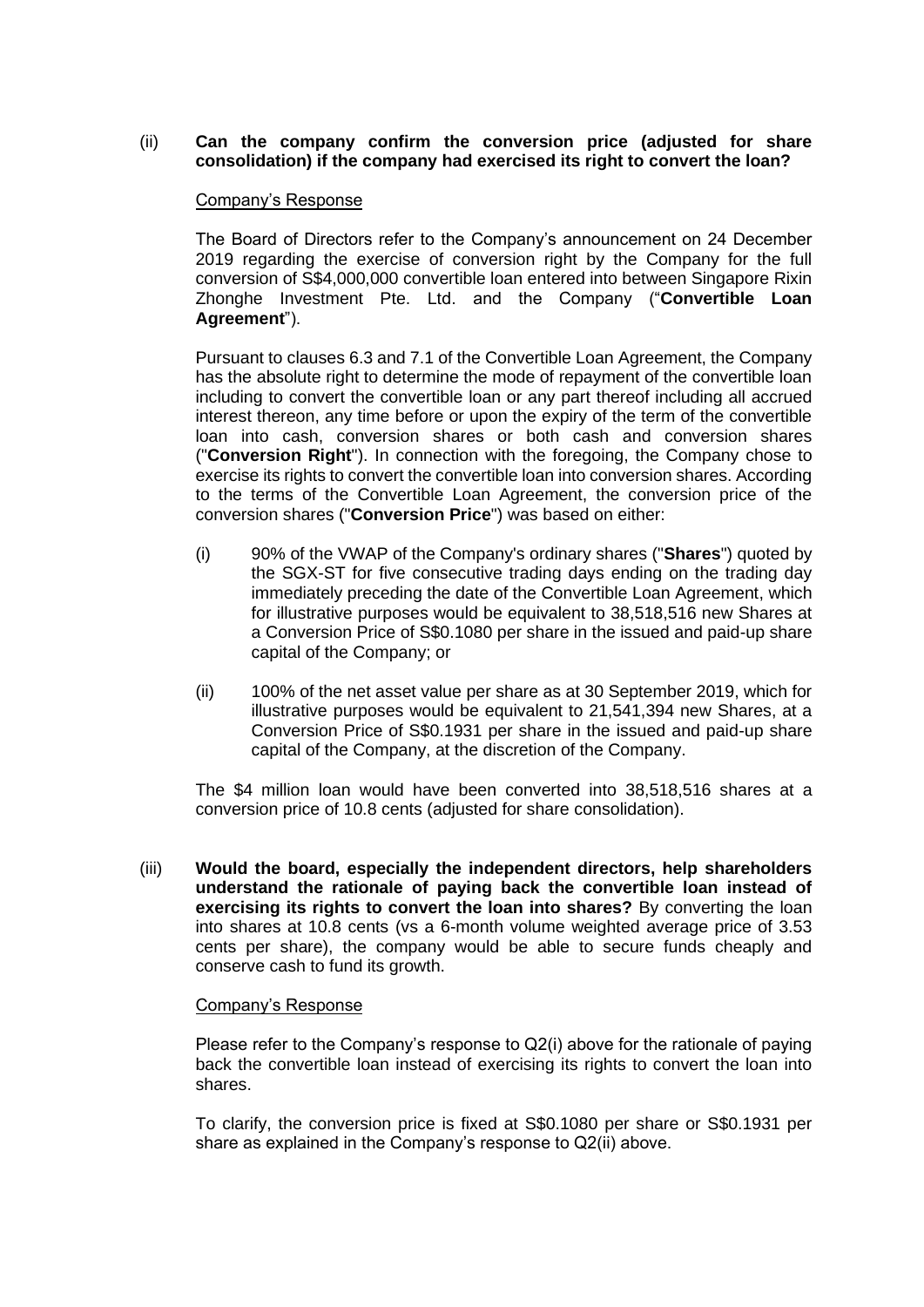# **Query 3**

The board comprises of four directors, namely Mr Terence Tea Yeok Kian (executive chairman), Mr Alex Kang Pang Kiang (non-executive director), Mr Ng Li Yong and Mr Lim Yeow Hua @ Lim You Qin (independent directors).

The biographies of the directors could be found on pages 6 to 9 of the annual report. Additional information on directors seeking their re-election can be found on pages 30 to 35.

The profiles of the directors are: male, Chinese, aged between 48 and 58, with experience and training in electronics, legal, accounting and manufacturing. The directors appear to be lacking in medical, aesthetics and service industry experience.

### (i) **How does the board ensure that it is able to understand its targeted customer segment and make good, well-informed decisions to drive the aesthetics business forward in profitable manner?**

#### Company's Response

Following the acquisition of the Refresh Laser Clinic network in October 2018, the Company retained managerial staff during the transition period to guide the Company in the operations of the aesthetic clinics.

In addition, the team of experienced doctors was also retained, and they provided valuable insights to the Company on the medical aesthetics business.

Under the Board's leadership, A.M Aesthetics recorded a 46.8% increase in revenue from S\$3.4 million for FY2019 to S\$5.0 million for FY2020.

The Company is also looking to attract new talent with experience in the medical aesthetics field to drive the business forward.

Listing Rule 710 of the SGX Listing Manual (Catalist Rules) requires issuers to explicitly state, when deviating from the provisions prescribed in the Code of Corporate Governance 2018, the provision from which it has varied, the reason for the variation, and the explanation(s) on how the practices it had adopted are consistent with the intent of the relevant principle.

The board noted that the independent directors do not make up a majority of the board (page 15), without stating its reason.

#### (ii) **Would the board provide the reason(s) for the deviation for the code, as required by Rule 710?**

#### Company's Response

As explained in the Corporate Governance Report on page 15 of the Company's 2020 Annual Report, the Board wishes to highlight that it is of the view that the appointment of Lead Independent Director ensures a sufficient balance of power and authority in the Board. In addition, the Board notes that the Independent Directors are experienced professionals with diverse expertise and skills, including strategic planning, management, legal, finance and accounting experience. Accordingly, the combined wealth and diversity of expertise and skills of all the Directors enable them to contribute effectively to the strategic growth and governance of the Group.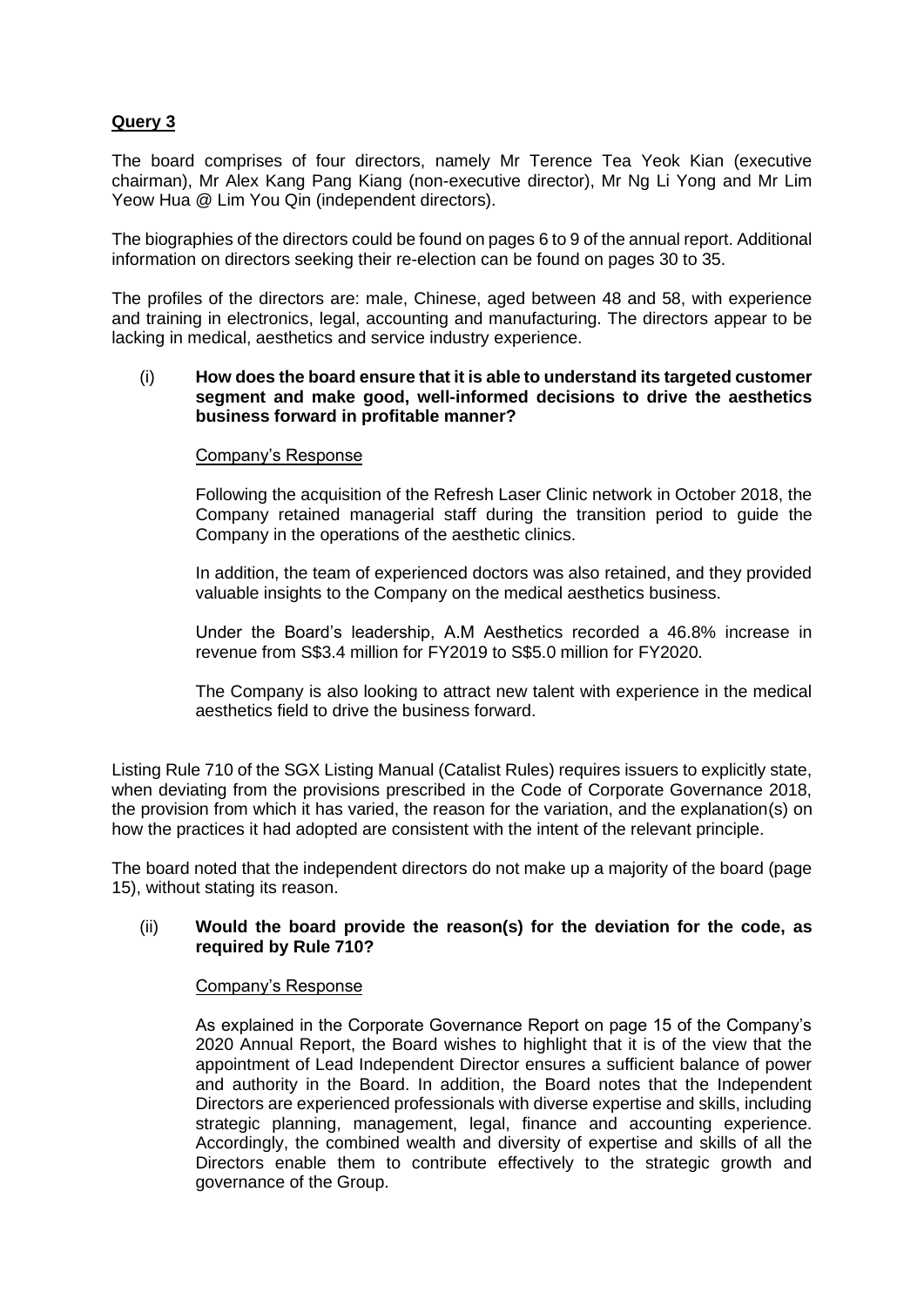Notwithstanding the above, the Board may consider appointing one additional Independent Director when a suitable candidate is identified in the interest of embracing recommended best practices.

### (iii) **What are the board's near-term efforts to reconstitute the board to meet the Provisions of the Code of Corporate Governance 2018?**

### Company's Response

As explained in the Corporate Governance Report on page 15 of the Company's 2020 Annual Report, the Board may consider appointing one additional Independent Director when a suitable candidate is identified in the interest of embracing recommended best practices.

[*The following question was sent to the company following the review of the 2018 annual report. It has been updated and reposted to the company following the review of the 2020 annual report.*]

# **Query 4**

On 8 July **2017**, the company announced that it had made certain material adjustments and reclassifications to the unaudited results for the financial year ended 31 March 2017 (first announced on 31 May 2017), following the finalisation of the audit.

This happened again on 10 July **2018** when the company announced that it had made material adjustments and reclassifications to the unaudited results for the financial year ended 31 March 2018 (first announced on 31 May 2018), following the finalisation of the audit.

On 11 November **2020**, the company once again announced that it had made material adjustments and reclassifications to the unaudited results for the financial year ended 31 March 2020 (first announced on 29 September 2020) following the finalisation of the audit.

In **three** of the past **four** financial years, the company had to make material adjustments and reclassification to the unaudited financial statements following the finalisation of audit.

The audit committee comprises of Mr Lim Yeow Hua @ Lim You Qin (chairman), Mr Ng Li Yong and Mr Kang Pang Kiang.

(i) **As the directors have responsibilities to oversee the group's financial reporting process, can the directors, especially the directors in the audit committee, help shareholders understand their individual and collective efforts in the preparation of the group's financial statements to give a true and fair view in accordance with the provisions of the Act and FRSs?**

#### Company's Response

The Directors recognise their overall responsibility to ensure proper financial reporting for the Group and the effectiveness of the Group's system of internal controls.

In particular, Audit Committee members continue to assist the Board in providing oversight of risk management in the Company. The Audit Committee continues to review the adequacy and effectiveness of the Group's risk management systems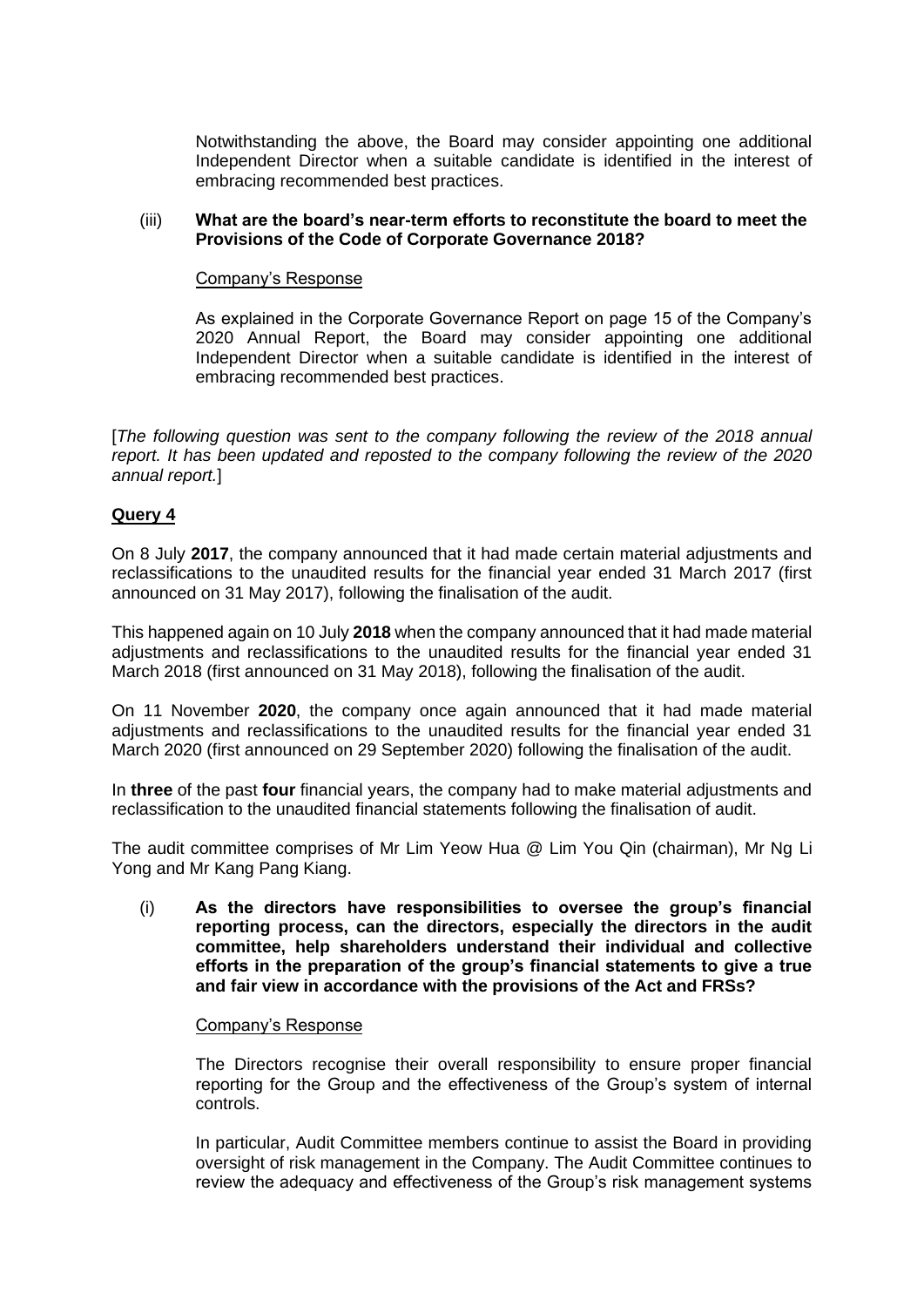and internal controls including financial and compliance controls. The Audit Committee continues to report to the Board annually its observations on any matters under its purview including financial matters as necessary and makes recommendations to the Board as it thinks fit.

In addition, the Audit Committee also ensures that a review of the effectiveness of the Company's internal controls is conducted at least annually and has met with the external and internal auditors without management during the year.

Furthermore, the Audit Committee receives updates from the Management and the external auditors regarding changes to accounting standards, Listing Rules of the SGX-ST and other regulations which could have an impact on the Group's business and financial statements.

(ii) **On what basis did the board consider that the members of the AC are appropriately qualified to discharge the responsibilities of the AC?** As noted above, the company has to make material adjustments to the unaudited financial statements in three of the past four years, following the finalisation of audit.

# Company's Response

The qualifications and profiles of Audit Committee members Mr Ng Li Yong, Mr Lim Yeow Hua and Mr Alex Kang Pang Kiang are available on pages 7, 8 and 9 of the Company's 2020 Annual Report.

Based on the background of the AC members, the Board views that the AC members collectively have many years of experience in accounting, audit, business and financial management. The Board considers that the members of the AC are appropriately qualified to discharge the responsibilities of the AC.

# (iii) **Would the AC chairman help shareholders understand his recent and relevant accounting or related financial management expertise or experience?**

#### Company's Response

Audit Committee Chairman, Mr Lim Yeow Hua, is a chartered accountant of the Institute of Singapore Chartered Accountants and accredited tax advisor (income tax & GST) of the Singapore Chartered Tax Professionals with more than 29 years of experience in taxation, financial services and business advisory. Mr Lim sits on the boards of various companies listed on SGX.

### (iv) **Has the AC evaluated if the internal financial reporting/finance team is sufficiently resourced with experienced and qualified staff to ensure the integrity of the financial statements?**

#### Company's Response

The Audit Committee has reviewed the adequacy of the Group's financial and management reporting system including the effectiveness of material internal financial controls, operational and compliance controls and risk management policies.

The Board has received assurance from the Managing Director and Chief Financial Officer: